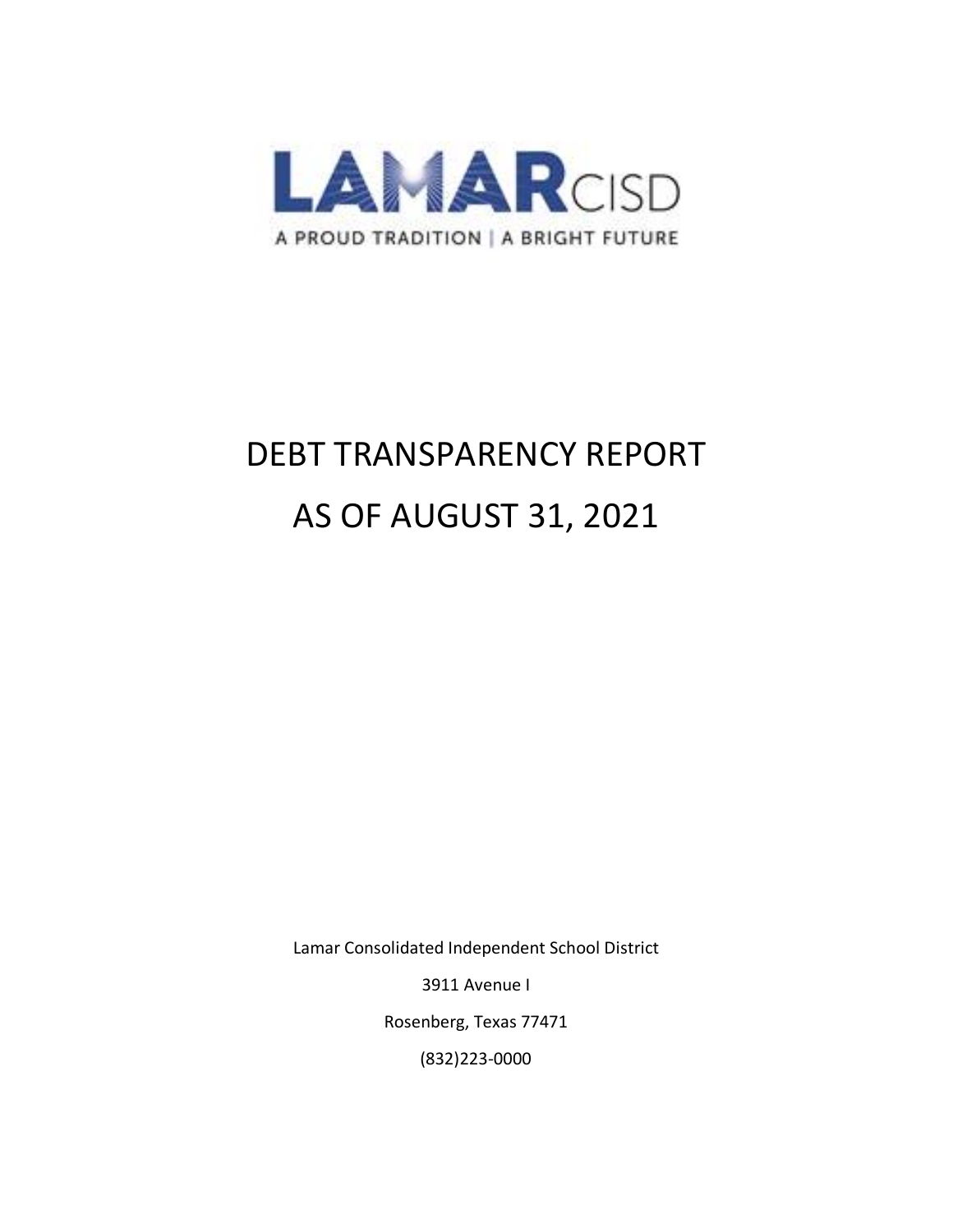#### **Lamar Consolidated ISDApproved Bond Authorizations by Voters As of August 31, 2021**

|                           |             |                 |                            | Authorization |                                                                                                                             |           |
|---------------------------|-------------|-----------------|----------------------------|---------------|-----------------------------------------------------------------------------------------------------------------------------|-----------|
|                           |             |                 | <b>Total Authorization</b> | Per Capita    |                                                                                                                             | Repayment |
| <b>Authorization Year</b> | Issued      | <b>Unissued</b> | Amount                     | (203, 503)    | Purpose for which Debt Obigation was Authorized                                                                             | Source    |
| 2011                      | 249,159,215 |                 | 249,159,215                |               | Construction, acquisition and equipment of school buildings, and<br>1.224 purchase the necessary sites and new school buses | Ł.        |
| 2014                      | 240,647,552 |                 | 240.647.552                |               | Construction, acquisition and equipment of school buildings, and<br>1.183 purchase the necessary sites and new school buses | a         |
| 2017                      | 445.451.000 |                 | 445.451.000                |               | Construction, acquisition and equipment of school buildings, and<br>2.189 purchase the necessary sites and new school buses |           |
| 2020                      | 240,000,000 | 426,810,864     | 666,810,864                | 3.277         | Construction, acquisition and equipment of school buildings, and<br>purchase the necessary sites and new school buses       | a         |

#### **Other Information Per Government Code Section 140.008(b)(3):**

#### *Repayment Source:*

(a) Debt Service Fund- accounts for the resources accumulated and payments made for principal and interest on long-term general obligation debt of governmental funds. The primary revenue source is local ad valorem property taxes levied specifically for debt service

#### **Current credit rating given by any nationally recognized credit rating organization to debt obligations of the political subdivision:**

|                                                                  | Permanent<br>School<br><b>Fund Rating</b> | <b>Underlying</b><br><b>Credit Rating</b> |  |
|------------------------------------------------------------------|-------------------------------------------|-------------------------------------------|--|
| Moody's Investors Service:<br>Standard & Poor's Rating Services: | Aaa ENH<br>AAA                            | Aa2<br>AA                                 |  |
| <b>Per Capita Information:</b>                                   |                                           |                                           |  |

| Per Capita | 203.503                       |
|------------|-------------------------------|
| Year       | 2021                          |
| Source     | <b>Texas Municipal Report</b> |

NOTE: Issued amount includes \$90,000,000, Series 2014A in refunding, authorization year 2011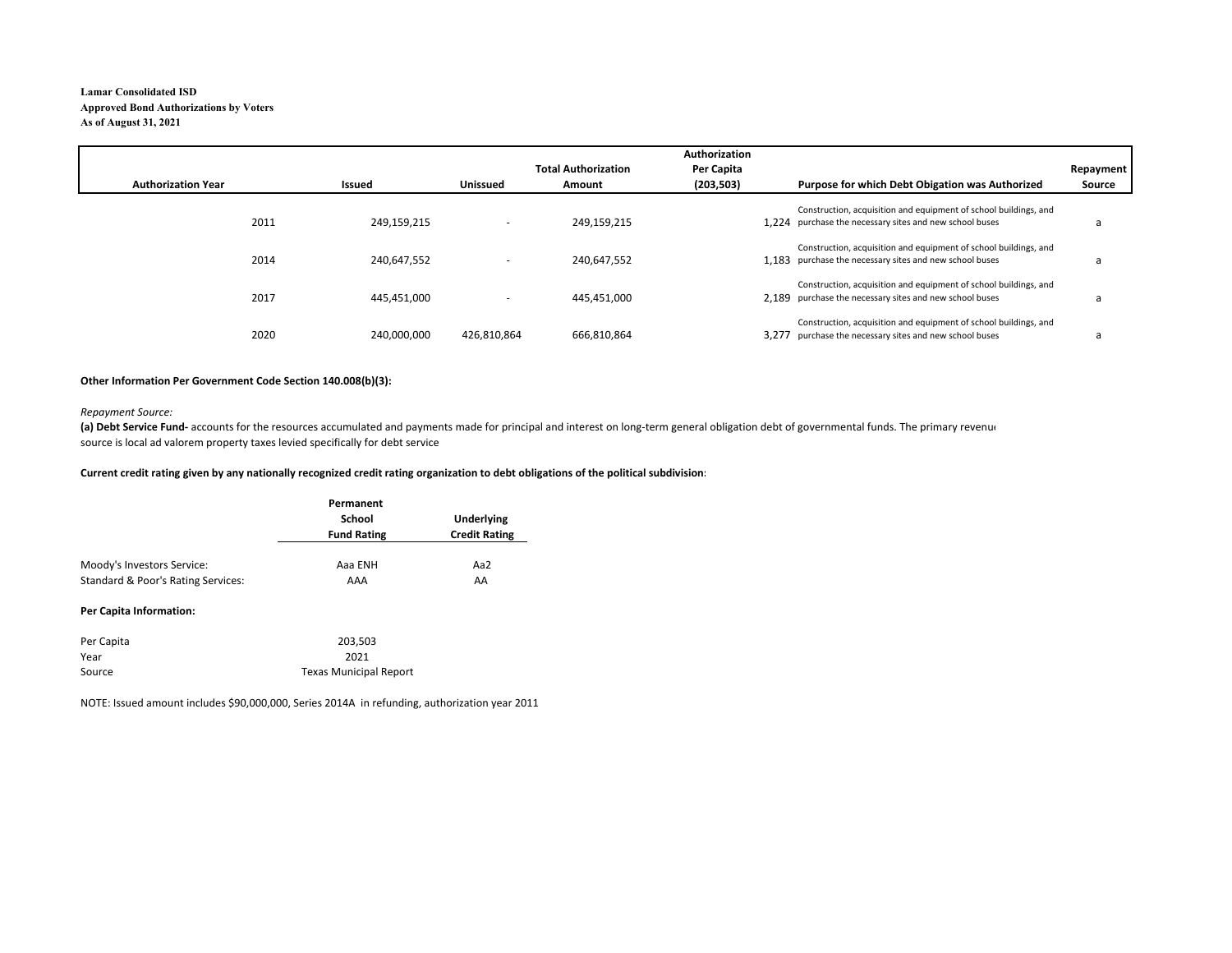## **Lamar Consolidated ISD Combined Principal and Interest Requirement As of August 31, 2021**

| outstanding, as of August 31, 2021, follow: |            | Outstanding     |               |                        |
|---------------------------------------------|------------|-----------------|---------------|------------------------|
| <b>Year Ending</b>                          |            |                 |               | <b>Debt Per Capita</b> |
| August 31,                                  | Principal  | <b>Interest</b> | <b>Totals</b> | (203, 503)             |
| 2022                                        | 27,760,000 | 54,328,989      | 82,088,989    | 403                    |
| 2023                                        | 32,155,000 | 52,897,100      | 85,052,100    | 418                    |
| 2024                                        | 33,960,000 | 51,436,962      | 85,396,962    | 420                    |
| 2025                                        | 36,625,000 | 49,799,088      | 86,424,088    | 425                    |
| 2026                                        | 33,120,000 | 48,096,938      | 81,216,938    | 399                    |
| 2027                                        | 35,040,000 | 46, 434, 413    | 81,474,413    | 400                    |
| 2028                                        | 36,315,000 | 44,650,538      | 80,965,538    | 398                    |
|                                             |            |                 |               |                        |
| 2029                                        | 38,120,000 | 42,848,988      | 80,968,988    | 398                    |
| 2030                                        | 39,880,000 | 41,096,312      | 80,976,312    | 398                    |
| 2031                                        | 41,715,000 | 39,258,687      | 80,973,687    | 398                    |
| 2032                                        | 43,805,000 | 37, 323, 475    | 81,128,475    | 399                    |
| 2033                                        | 45,685,000 | 35,444,968      | 81,129,968    | 399                    |
| 2034                                        | 47,185,000 | 33,532,925      | 80,717,925    | 397                    |
| 2035                                        | 49,110,000 | 31,613,500      | 80,723,500    | 397                    |
| 2036                                        | 51,110,000 | 29,609,450      | 80,719,450    | 397                    |
| 2037                                        | 45,345,000 | 27,603,150      | 72,948,150    | 358                    |
| 2038                                        | 47,215,000 | 25,725,750      | 72,940,750    | 358                    |
| 2039                                        | 41,705,000 | 23,942,400      | 65,647,400    | 323                    |
| 2040                                        | 43,475,000 | 22,172,000      | 65,647,000    | 323                    |
| 2041                                        | 45,410,000 | 20,235,875      | 65, 645, 875  | 323                    |
| 2042                                        | 47,475,000 | 18,182,650      | 65,657,650    | 323                    |
| 2043                                        | 49,590,000 | 16,064,975      | 65, 654, 975  | 323                    |
| 2044                                        | 51,695,000 | 13,954,075      | 65,649,075    | 323                    |
| 2045                                        | 53,780,000 | 11,865,125      | 65, 645, 125  | 323                    |
| 2046                                        | 48,660,000 | 9,912,575       | 58, 572, 575  | 288                    |
| 2047                                        | 50,505,000 | 8,064,025       | 58,569,025    | 288                    |
| 2048                                        | 45,175,000 | 6,289,275       | 51,464,275    | 253                    |
| 2049                                        | 37,310,000 | 4,782,675       | 42,092,675    | 207                    |
| 2050                                        | 33,100,000 | 3,521,925       | 36,621,925    | 180                    |
| 2051                                        | 15,415,000 | 2,703,525       | 18,118,525    | 89                     |
| 2052                                        | 7,930,000  | 2,353,350       | 10,283,350    | 51                     |
| 2053                                        | 8,170,000  | 2,111,850       | 10,281,850    | 51                     |
| 2054                                        | 8,420,000  | 1,863,000       | 10,283,000    | 51                     |
| 2055                                        | 8,675,000  | 1,606,575       | 10,281,575    | 51                     |
| 2056                                        | 8,940,000  | 1,342,350       | 10,282,350    | 51                     |
| 2057                                        | 9,190,000  | 1,093,375       | 10,283,375    | 51                     |

2058 9,425,000 860,688 10,285,688 51 2059 9,660,000 622,125 10,282,125 51 2060 9,905,000 377,563 10,282,563 51 2061 10,150,000 126,875 10,276,875 50

 $$1,337,905,000$   $$865,750,083$   $$2,203,655,083$   $$10,829$ 

Annual requirements to amortize all bonded long-term debt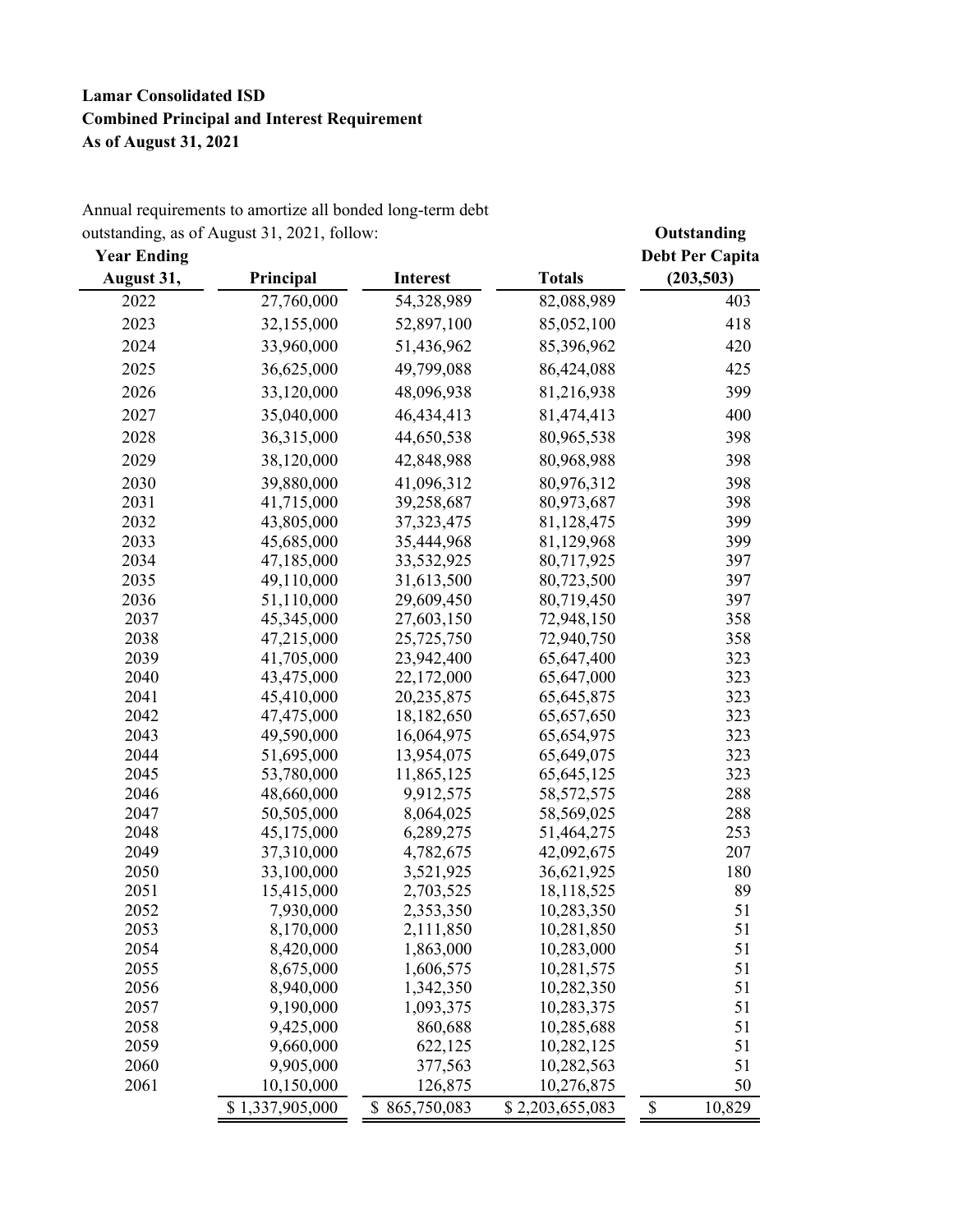### **Lamar Consolidated ISD Bond Status By Series (New Money and Principal Only) As of August 31, 2021**

| <b>Series</b>                                                 | Original<br><b>Issue</b><br>Amounts * | <b>Spent</b> | Unspent**         |
|---------------------------------------------------------------|---------------------------------------|--------------|-------------------|
| Unlimited Tax Schoolhouse and Refunding Bonds<br>Series 2012A | 110,000,000                           | 107,887,407  | 2,112,593         |
| Unlimited Tax Schoolhouse Bonds<br>Series 2014B               | 49,159,215                            | 48,658,969   | 500,246           |
| Unlimited Tax Schoolhouse Bonds<br>Series 2015                | 145,600,000                           | 142,256,790  | 3,343,210         |
| Unlimited Tax Schoolhouse Bonds<br>Series 2017                | 95,047,552                            | 83,730,149   | 11,317,403        |
| Unlimited Tax Schoolhouse Bonds<br>Series 2018                | 300,000,000                           | 243,250,528  | 56,749,472        |
| Unlimited Tax Schoolhouse Bonds<br>Series 2019                | 145,451,000                           | 56,795,933   | 88,655,067        |
| Unlimited Tax Schoolhouse Bonds<br>Series 2021                | 240,000,000                           | 8,264,797    | 231,735,203       |
|                                                               | 1,085,257,767<br>\$<br><sup>S</sup>   | 690,844,573  | 394,413,194<br>\$ |

\* Refunding Bonds are not included in this schedule

\*\* Includes investment earnings and premiums remaining unspent, and/or interest that is pending transfer to the Debt Service Fund at 8/31/21.